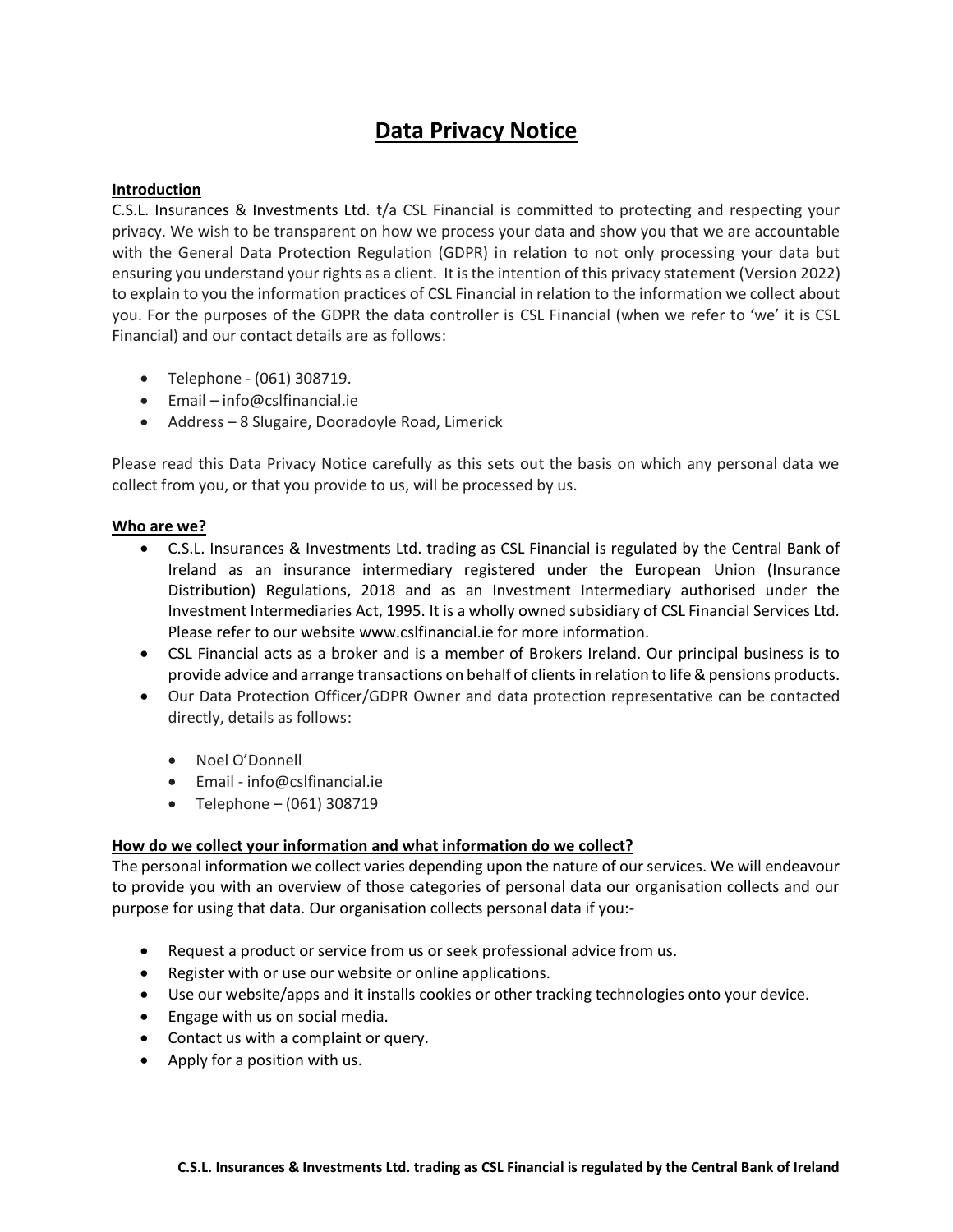# **What information do we collect?**

The information we collect about you includes the following:-

| 1. | Contact and Identifying information e.g. name, address, contact details:- email address,<br>mobile/landline numbers.                                                                                                                                                                                                                                                                                                                                                                                                                                                                      |
|----|-------------------------------------------------------------------------------------------------------------------------------------------------------------------------------------------------------------------------------------------------------------------------------------------------------------------------------------------------------------------------------------------------------------------------------------------------------------------------------------------------------------------------------------------------------------------------------------------|
| 2. | Unique identifiers e.g.<br>PPS number - the reason why we collect your PPS number is to provide it to a<br>product provider when requested e.g. pension or investment plan application.<br>pension scheme reference number- the reason why we collect this is to as assist in<br>identifying you when engaging with your pension scheme provider.<br>life insurance policy numbers - the reason why we collect this is to assist in<br>$\bullet$<br>identifying your existing policy(s) when providing advice to you.                                                                     |
| 3. | Demographic details e.g. age, gender, marital status, smoking status, lifestyle, insurance<br>requirements, date of birth, dependents, photo ID, as well as collecting personal<br>information about you. We may also use personal information about other people, for<br>example family members you wish to insure on a policy e.g. your children/spouse.                                                                                                                                                                                                                                |
| 4. | Family and Beneficiary Data e.g. dependents, next of kin or nominated beneficiaries,<br>Power of Attorney, Enduring Power of Attorney. Details of Solicitor/Tax<br>Advisor/Accountant.                                                                                                                                                                                                                                                                                                                                                                                                    |
| 5. | Employment information e.g. occupation/role, employment status (such as full/part time,<br>contract), salary information, employment benefits, employment history.                                                                                                                                                                                                                                                                                                                                                                                                                        |
| 6. | Publicly available sources e.g. information about you in the public domain such as director<br>information from the Companies Registration Office.                                                                                                                                                                                                                                                                                                                                                                                                                                        |
| 7. | Health information such as information about your health status, medical records and<br>medical assessment outcomes. We collect medical information relating to personal habits<br>(e.g. smoking and consumption of alcohol), your medical history. We may also process<br>certain special categories of information, for example information about your personal<br>characteristics (biometric information) or disability information. This information is<br>required when completing life insurance product applications e.g. life cover, serious illness<br>cover, income protection. |
| 8. | Pensions and Insurance Benefits information such as current benefits, pension entitlement<br>information, date of retirement and any relevant matters impacting your benefits such as<br>voluntary contributions, pension adjustment orders.                                                                                                                                                                                                                                                                                                                                              |
| 9. | Financial details e.g. bank account details, details of your credit history and bankruptcy<br>status, salary, tax bands, third-party deductions, bonus payments, benefits and entitlement<br>data.                                                                                                                                                                                                                                                                                                                                                                                        |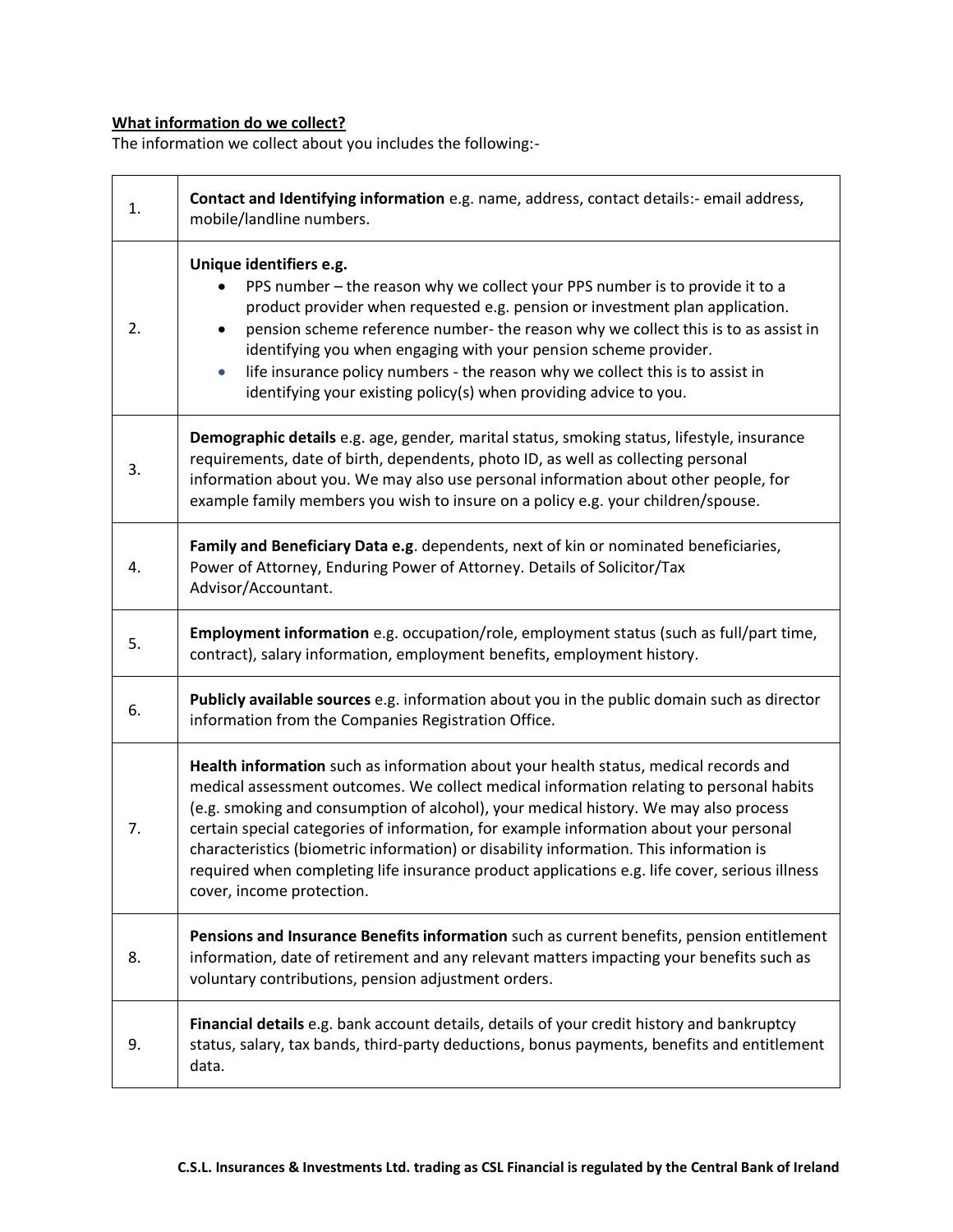| 10. | <b>Claims Data</b> (from you and any relevant third parties).                                                                             |
|-----|-------------------------------------------------------------------------------------------------------------------------------------------|
| 11. | Marketing preferences: we will only send you direct marketing if you explicitly consent.                                                  |
| 12. | <b>Online information</b> e.g. information about your visits to our websites – refer to our cookie<br>policy on www.cslfinancial.ie.      |
| 13. | <b>Events information</b> e.g. information about your interest in and attendance at our events,<br>including provision of feedback forms. |
| 14. | Social media information with our social media presence e.g. LinkedIn, Facebook.                                                          |
| 15. | Searches that we undertake in relation to sanctions, money laundering and credit checks.                                                  |

When our organisation collects sensitive personal data as defined within the GDPR we will ensure that we require this information and we have your explicit consent and/or authorisation prior to our collection. Please see the further information contained in this Privacy Notice that outlines special categories of personal data.

# **Information we automatically collect**

We sometimes automatically collect certain types of information when you visit our websites and through e-mails when we communicate with you. Automated technologies may include the use of web server logs to collect IP addresses, "cookies" and web beacons. Other cookies such as functional cookies, marketing cookies and analytical cookies will only be used with your expressed consent. Further information about our use of cookies can be found in our [Cookie Notice](https://www.aon.com/about-aon/cookies.jsp) at the footer of our web page – www.cslfinancial.ie.

### **How do we use your personal data?**

Your personal data will be used to enable us to fulfil our contractual obligations in relation to your request for life insurance (investment, protection and pension) products, including quotations and processing applications, and providing professional advice.

|    | Performing services and providing professional advice for our clients and prospective clients<br>e.g. when you require investment, protection, pension products, we use your data to enable us to<br>provide the required product or service. |
|----|-----------------------------------------------------------------------------------------------------------------------------------------------------------------------------------------------------------------------------------------------|
| 2. | Statutory and other regulatory requirements - we are required to carry out various obligations<br>which include:<br>AML/Sanction checking.<br>Knowing your customer "Fact Find".<br>Adherence to the Consumer Protection Code.<br>$\bullet$   |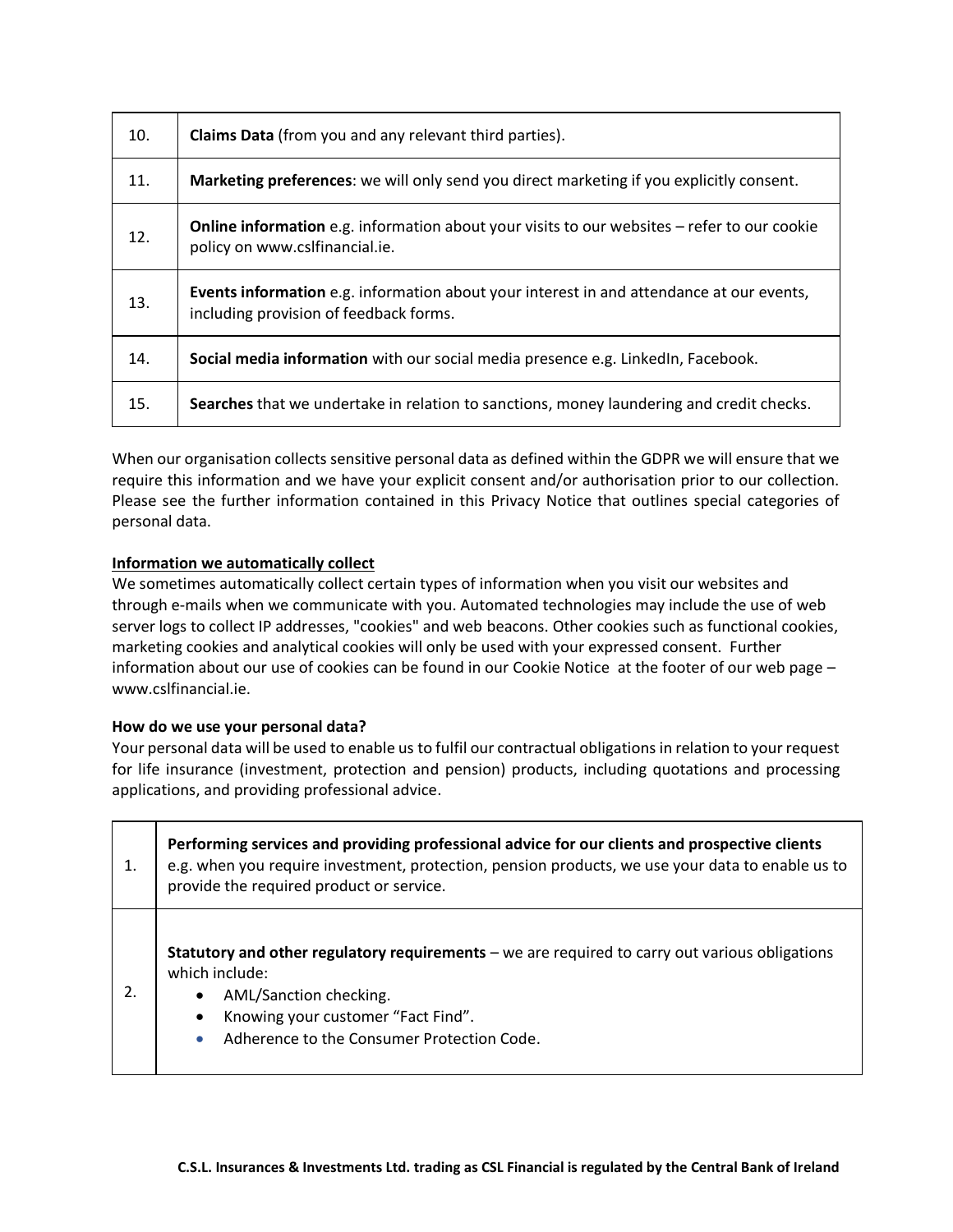| 3. | Communicate and marketing to you.                                                                                                                                   |
|----|---------------------------------------------------------------------------------------------------------------------------------------------------------------------|
| 4. | Process claims e.g. retirement claims, death claims, illness claims.                                                                                                |
| 5. | To contact you if required or to respond to any communications that you might send to us.                                                                           |
| 6. | Carry out our obligations arising from any contracts entered between you and us and to provide<br>you with the information, products and services that you request. |
| 7. | Handling complaints.                                                                                                                                                |
| 8. | To notify you about changes to our service.                                                                                                                         |

# **Legal Basis**

We need to ensure that we process your personal data lawfully. We rely on the following legal grounds to collect and use your personal data.

| Performance of a<br>contract | When we enter a contract with you, we will collect and use your personal data to<br>enable us to fulfil that service.                                                                                                                                                                                                                                                                                                                                                                                                                                                                                                                                                                                                                                                                                                                                                                         |
|------------------------------|-----------------------------------------------------------------------------------------------------------------------------------------------------------------------------------------------------------------------------------------------------------------------------------------------------------------------------------------------------------------------------------------------------------------------------------------------------------------------------------------------------------------------------------------------------------------------------------------------------------------------------------------------------------------------------------------------------------------------------------------------------------------------------------------------------------------------------------------------------------------------------------------------|
| Legal obligation             | The use of some of your personal data is necessary for us to meet our legal<br>obligations e.g., regulatory requirements from the Central Bank of Ireland.                                                                                                                                                                                                                                                                                                                                                                                                                                                                                                                                                                                                                                                                                                                                    |
| Consent                      | Sometimes we may rely on consent as a legal basis for processing your information.<br>Personal data is used when we need to assess risk relating to an insurance policy for<br>you. We share this information with other third parties where it is necessary to<br>manage these services provided to you - these services include insurance<br>underwriters and other insurance providers.<br>We may also rely on your consent to send direct marketing to you. We will ensure<br>that we present this to you concisely. We will also ensure that we use clear and<br>plain language and if you give us your consent you can withdraw this easily at any<br>time.<br>Sometimes if you refuse to provide information that we reasonably require to<br>provide the services, we may be unable to offer you the services and/or we may<br>terminate the services provided with immediate effect. |
| Legitimate<br>interests      | Where we rely on this legal basis to collect and use your personal information, we<br>shall take appropriate steps to ensure the processing does not infringe the rights<br>and freedoms conferred to you under the applicable data privacy laws.                                                                                                                                                                                                                                                                                                                                                                                                                                                                                                                                                                                                                                             |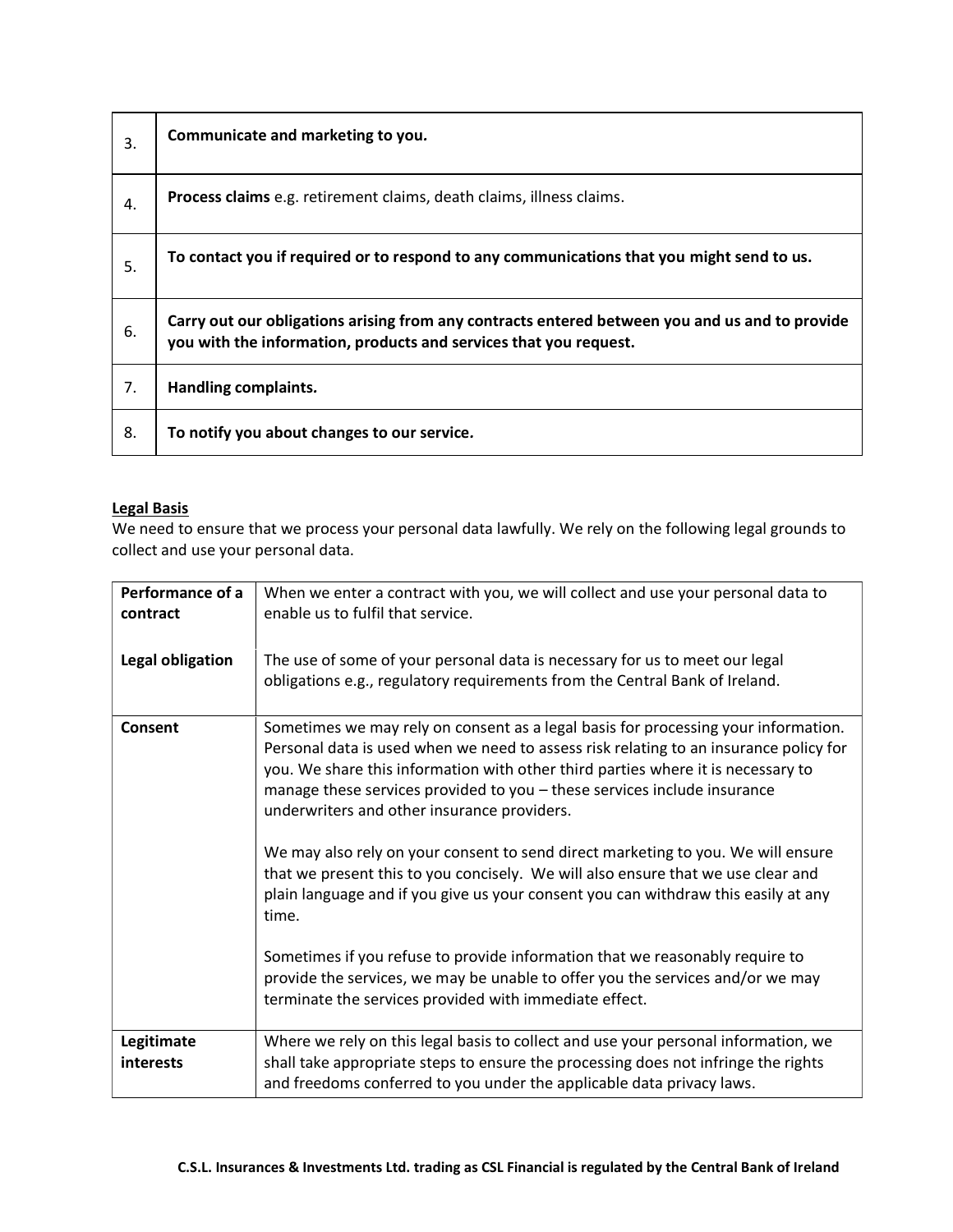If you require further information on any of the above basis for processing your data, we can provide you with further details.

#### **How we share your data**

When required, we may make your information available to third parties with whom we have a relationship, where that third party is providing services on our behalf. We will only provide those third parties (data processors) with information that is necessary for them to perform the services. We will take measures to protect your information, such as putting in place Standard Contractual Clauses and confidentiality agreements.

| 1. | Insurance Partners: where we need to manage the services provided to you such as product       |
|----|------------------------------------------------------------------------------------------------|
|    | providers. You can refer to their privacy statements on their website for more information     |
|    | about their privacy practices.                                                                 |
| 2. | Vetting and risk management agencies: such as credit reference, criminal record, fraud         |
|    | prevention, data validation and other professional advisory agencies, where necessary to       |
|    | prevent and detect fraud in the insurance industry and take steps to assess the risk in        |
|    | relation to prospective or existing insurance policies and/or services.                        |
| 3. | Legal advisers: where necessary to investigate, exercise or defend legal claims.               |
| 4. | Medical professionals: e.g., where you provide health information in connection with a         |
|    | claim against your insurance policy; or when we are providing a quote for insurance.           |
| 5. | EU Law enforcement bodies: when required to do so by law and/or regulation, or another         |
|    | legal request.                                                                                 |
| 6. | Public authorities, regulators and government bodies: where necessary for us to comply         |
|    | with our legal and regulatory obligations, or in connection with an investigation of suspected |
|    | or actual illegal activity.                                                                    |
| 7. | Third-party processors: If we outsource our processing operations to suppliers that process    |
|    | personal information on our behalf e.g. IT service providers who manage our IT and back-       |
|    | office systems and telecommunications networks, accounting and payroll providers, CRM          |
|    | providers. These processing operations remain under our control and we have data               |
|    | processing agreements in place with all our third party processors to ensure all processing is |
|    | carried out in accordance with our security standards and the GDPR.                            |
| 8. | Internal and external auditors: where necessary for the conduct of company audits or to        |
|    | investigate a complaint or security threat.                                                    |
| 9. | Business Transaction: on the sale or reorganisation of our business whether by asset or        |
|    | share disposal or other transaction relating to our business.                                  |

### **Transferring personal data outside of Ireland**

Where we transfer personal data to a country outside of the EEA (referred to in the GDPR as 'third country') we will ensure it is done lawfully i.e. there is an appropriate "level of protection for the fundamental rights of the data subjects". We will therefore ensure that either the EU Commission has granted an adequacy decision in respect of the third country, or appropriate specified safeguards have been put in place (e.g., Binding Corporate Rules (BCRs) or Standard Contractual Clauses (SCCs)).

Where we share data with organisations located in the UK - The EU Commission adopted adequacy decisions for transfers of personal data to the UK. This means that the EU accepts that the UK data protection regime is substantially equivalent to the EU regime and allows personal data to be transferred freely from the EEA to the UK. Therefore, the UK is not deemed a third country.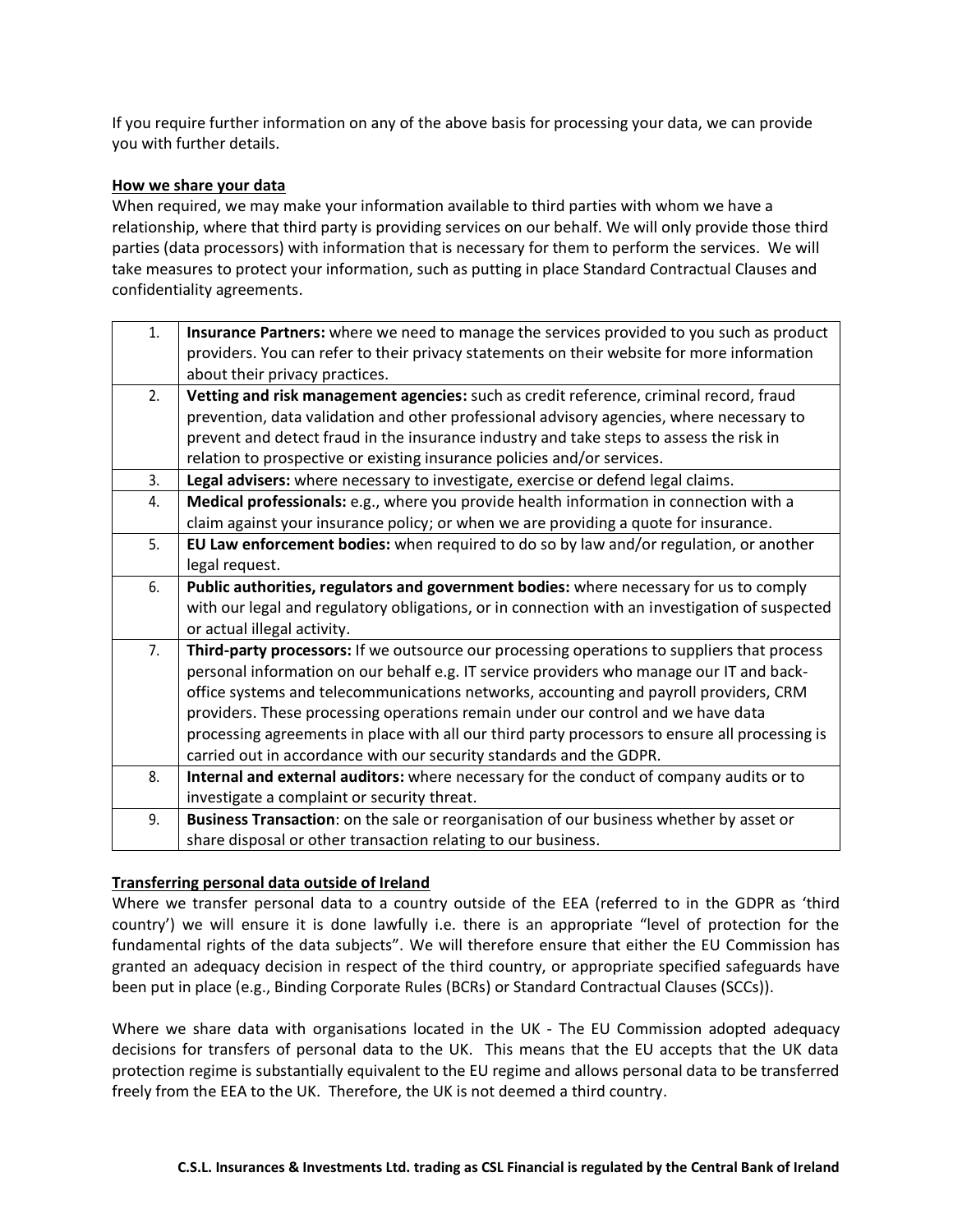If we share your data with organisations located in countries outside of the EEA - There is no finding of adequacy of the transfer of data from Ireland to countries outside of the EEA. In the absence of an adequacy decision the GDPR allows the transfer if the controller or processor has provided appropriate safeguards. These safeguards include Standard Contractual Clauses (SCCs). We, the data controller must abide by the SCCs as well as the Recommendations adopted by the European Data Protection Board on measures that supplement the SCCs which will ensure the level of protection provided for within the GDPR.

## **Security**

The security of your personal data is important to us, we have implemented appropriate technical and organisational measures to ensure a level of security appropriate to the risk. We have processes in place to protect your personal data from loss, unauthorised access, misuse, alteration and destruction.

# **Retention**

CSL Financial shall not keep personal data in a form that permits identification of data subjects for a longer period than is necessary. CSL Financial may store data for longer periods if the personal data will be processed solely for archiving purposes in the public interest, scientific or historical research purposes or statistical purposes, subject to the implementation of appropriate technical and organisational measures to safeguard the rights and freedoms of the data subject. Personal data will be disposed of securely.

# **Data Subjects Rights:**

CSL Financial will facilitate your rights in line with our data protection policy and the [Subject Access](https://ibass-my.sharepoint.com/personal/linda_brokersireland_ie/Documents/Personal%20Data/Guidance%20and%20Support%20Docs/Data%20Protection%20Subject-Access-Request-PolicyV2.docx)  [Request procedure.](https://ibass-my.sharepoint.com/personal/linda_brokersireland_ie/Documents/Personal%20Data/Guidance%20and%20Support%20Docs/Data%20Protection%20Subject-Access-Request-PolicyV2.docx) This is available on request.

### **Your rights as a data subject**

At any point while we are in possession of or processing your personal data, you, the data subject, have the following rights:

- **Right of access** you have the right to request a copy of the information that we hold about you.
- **Right of rectification** you have a right to correct data that we hold about you that is inaccurate or incomplete.
- **Right to be forgotten** in certain circumstances you can ask for the data we hold about you to be erased from our records. (The erasure of such data will be dependent on our other legal obligations, and whether the data is subject of legal privilege).
- **Right to restriction of processing** where certain conditions apply to have a right to restrict the processing.
- **Right of portability** you have the right to have the data we hold about you transferred to another organisation.
- **Right to object** you have the right to object to certain types of processing such as direct marketing.
- **Right to object to automated processing, including profiling.**
- **Right to make a complaint:** if we refuse your request under rights of access, we will provide you with a reason as to why.

All the above requests will be forwarded on, should there be a third party involved, as we have indicated in the processing of your personal data.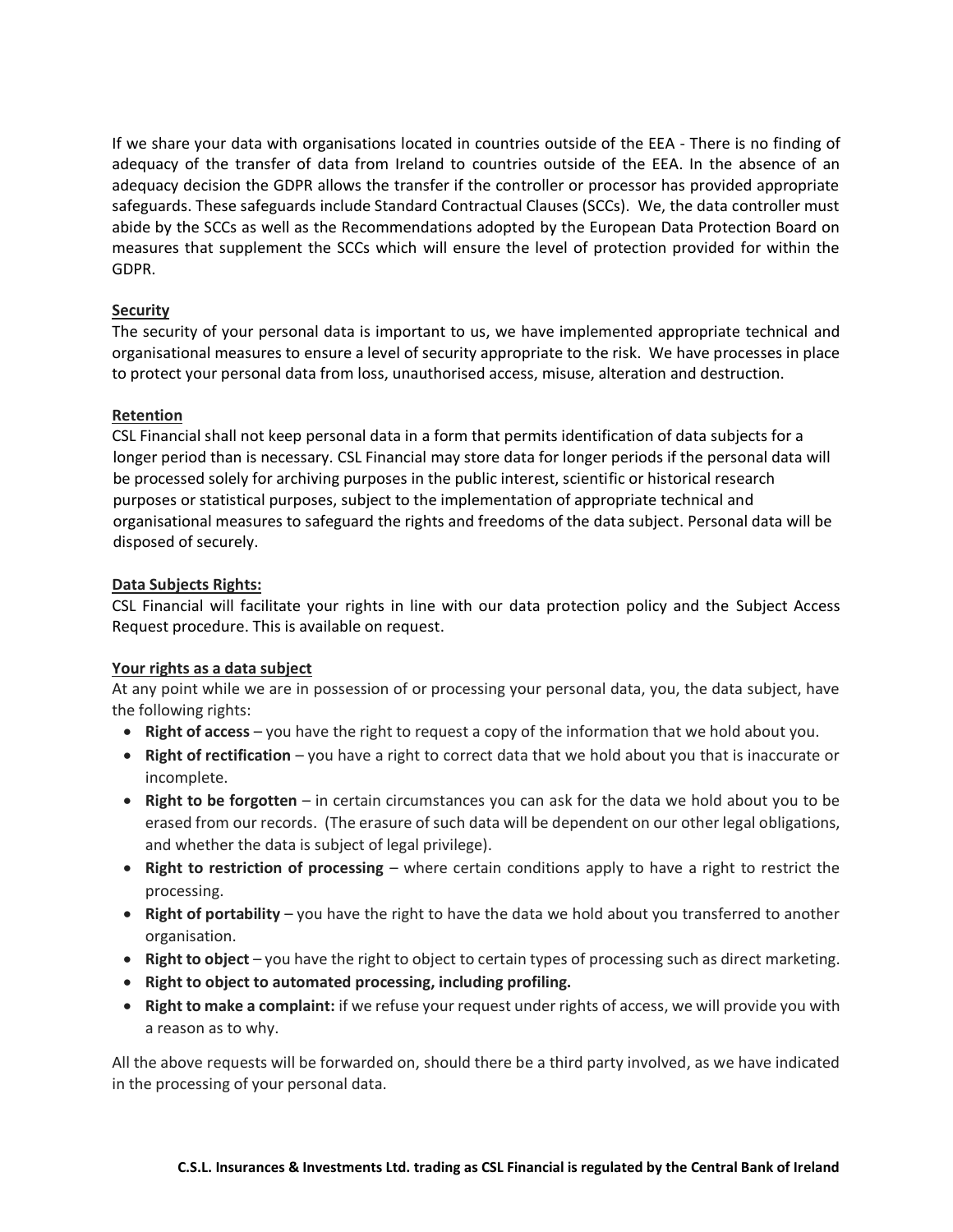## **Complaints**

If you wish to make a complaint about how your personal data is being processed by CSL Financial or how your complaint has been handled, you have the right to lodge a complaint with our Data Protection Officer. You may also lodge a complaint with the Data Protection Commission (DPC) in Ireland, whose details are:

Data Protection Commission 21 Fitzwilliam Square South, Dublin 2, D02RD28. Web: [www.dataprotection.ie](http://www.dataprotection.ie/) Email: [info@dataprotection.ie](mailto:info@dataprotection.ie)

See website for updated contact details to reach the appropriate section within the DPC.

#### **Failure to provide further information**

If we are collecting your data for a contract and you cannot provide this data, the consequences of this could mean the contract cannot be completed or details are incorrect. When you fail to provide us with information we require to fulfil our obligations to you, we may be unable to offer our services to you.

#### **Profiling – automatic decision making**

An automated decision is when we input your personal data into a computer programme and this programme analyses your personal data to provide us with a result. There is no human involvement in the decision making. If a decision is taken by automated means, you have the right to object to this and ask us to reconsider the service you have asked us to provide. Some examples of automated decisions that we undertake are listed below:-

- 1. Risk Profiling to establish a client's attitude to investment risk (relates to pensions and investments) we can use automated calculators which calculate the client's attitude to various levels of risk having answered a series of questions.
- 2. Profiling for marketing purposes when we seek to contact you about other services, as outlined above we can run automated queries on our computerised data base to establish the suitability of proposed products or services to your needs.
- 3. Establishing affordability and providing quotations for financial services products.

#### **Special Categories of personal data**

Special categories of data are sensitive in relation to your fundamental rights and freedoms and therefore require specific protection when processed as these could create significant risks to the rights and freedoms of individuals.

If we collect any special categories of personal data e.g. health data, we will either obtain your explicit consent or we will adhere to the Data Protection Act 2018. This Act allows us to process special categories of personal data for insurance and pension purposes. We will ensure we have suitable and specific measures in place to safeguard the rights and freedoms of you and the processing of your data. These measures relate to:-